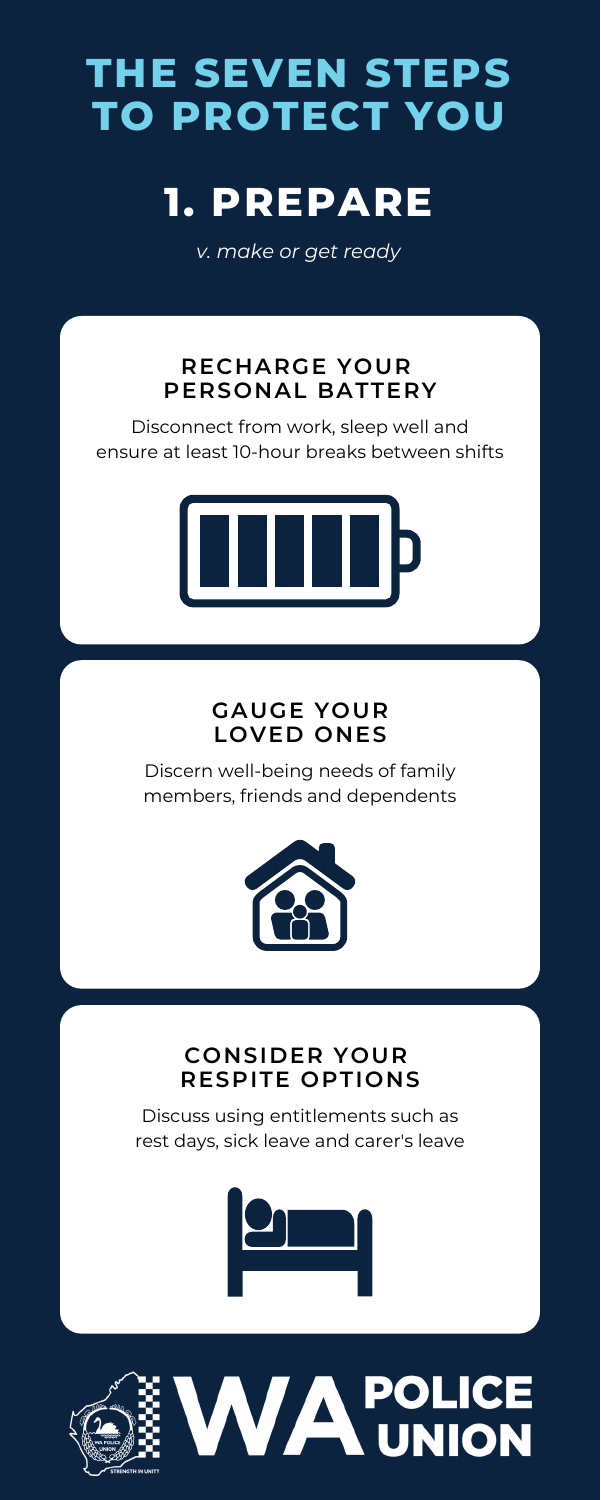## **CHANGE INTO YOUR BASIC UNIFORM**

Suit up in work clothes but don't don kit



# **THE SEVEN STEPS TO PROTECT YOU**

# **2. REPORT**

*v. present oneself on arrival*

## **COMPLY WITH YOUR START TIME**

Turn up prior to shift but don't begin early



## **TICK OFF YOUR SAFETY OBLIGATIONS**

Clean up desks and offices but don't endanger others



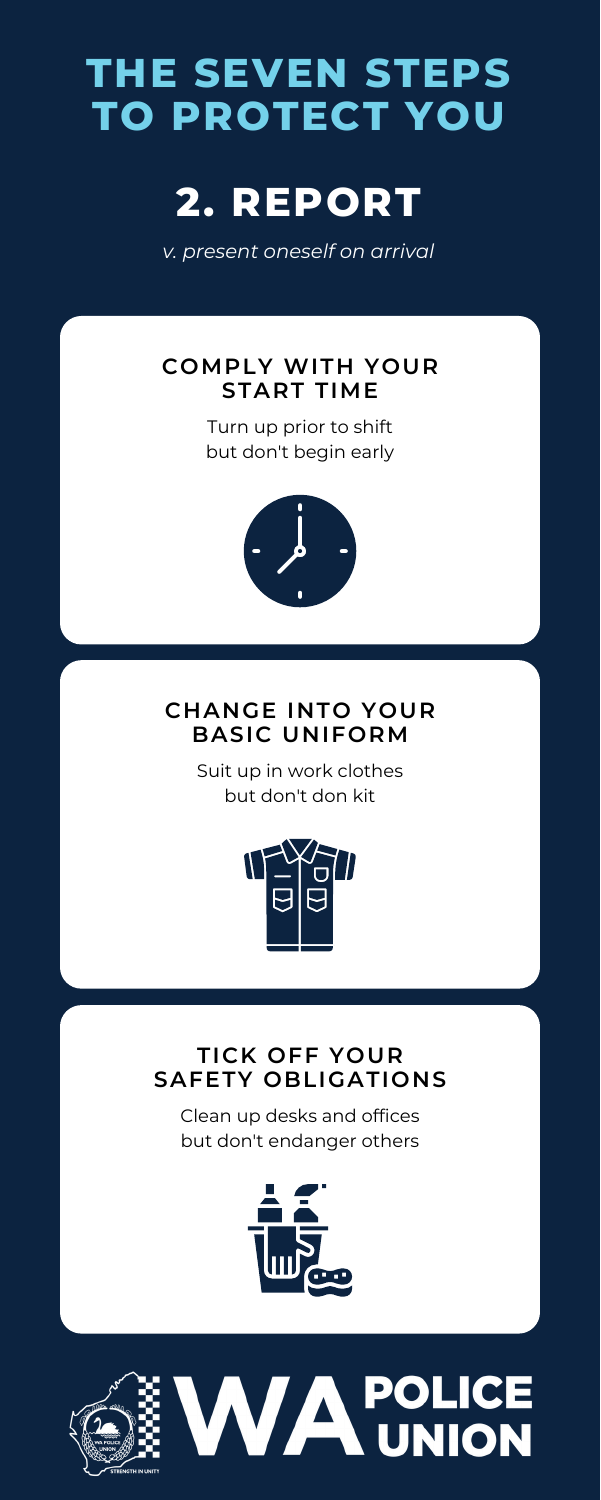# **THE SEVEN STEPS TO PROTECT YOU**

# **3. OBTAIN**

*v. get, come into possession of*

## **ATTEND BRIEFINGS FROM YOUR SUPERVISORS**

Get managerial guidance from your superiors



## **NOTE HANDOVERS FROM YOUR PEERS**

Gain operational awareness from your equals



## **DETECT ISSUES FROM YOUR OBSERVATIONS**

Glean additional information from your senses



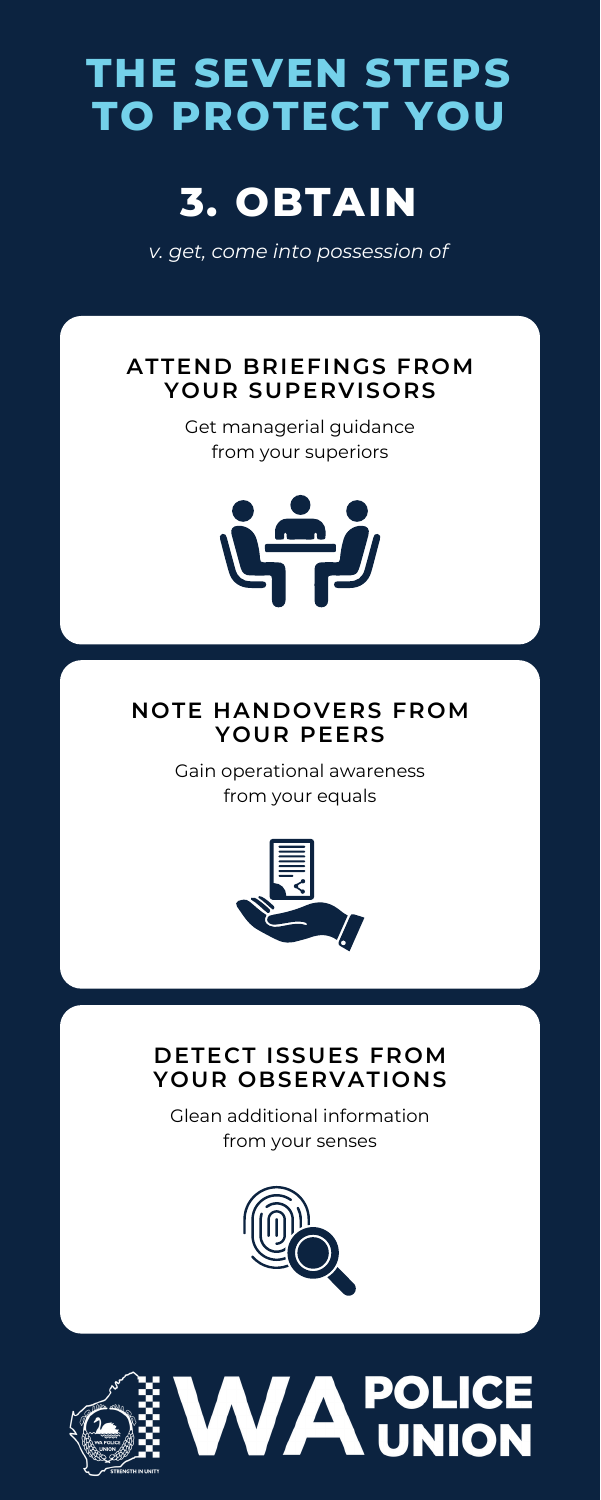# **THE SEVEN STEPS TO PROTECT YOU**



*v. keep oneself informed*

## **READ YOUR COMMUNIQUES FROM OFFICIAL CHANNELS**

Swot up on changes to laws, policies and procedures



## **REVIEW YOUR MESSAGES FROM ALL CORRESPONDENTS**

Brush up on emails, texts and voicemails



## **MONITOR YOUR ALERTS FROM KEY SOURCES**

Read up on intelligence reports, training manuals and social media channels



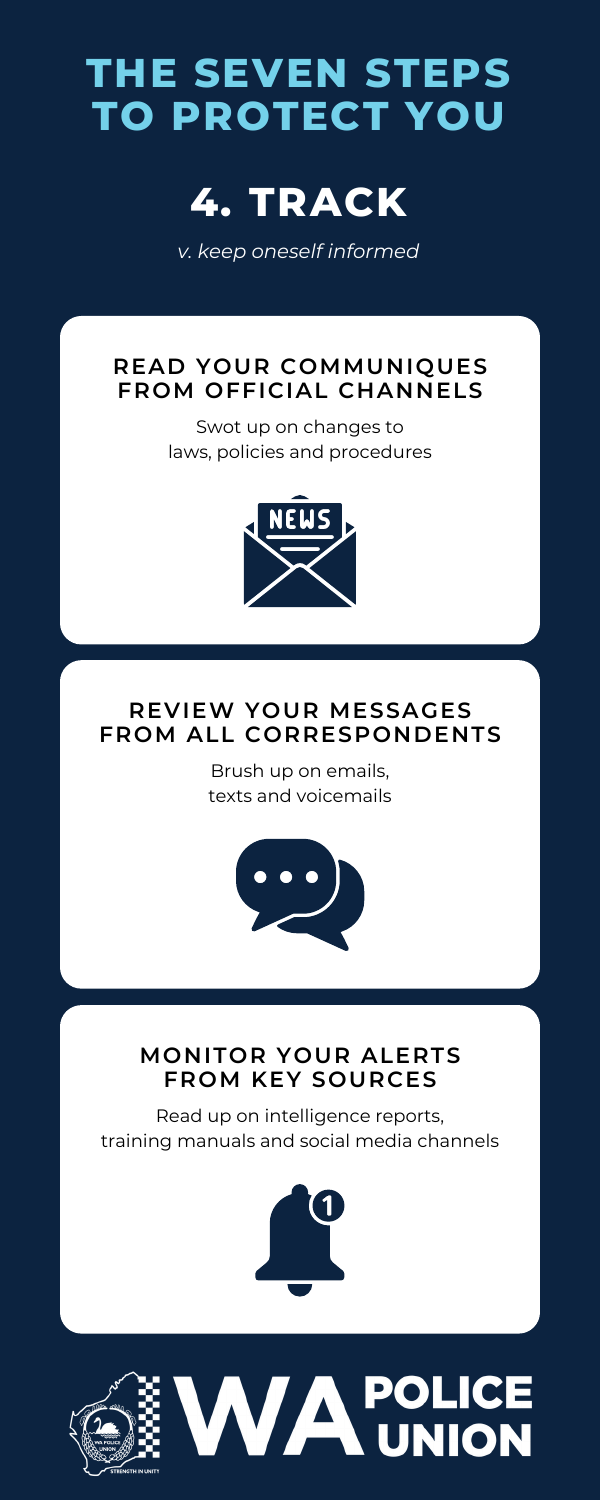## **INSPECT YOUR VEHICLES**

Ascertain accessibillity, serviceability and suitability of cars





# **THE SEVEN STEPS TO PROTECT YOU**

# **5. EQUIP**

*v. supply with what's needed*

## **CHECK YOUR TOOLS**

Assess use-of-force apparatus, body-worn cameras and other devices



#### **STOCK YOUR CONSUMABLES**

Assemble suitable items, materials and supplies for kit bags



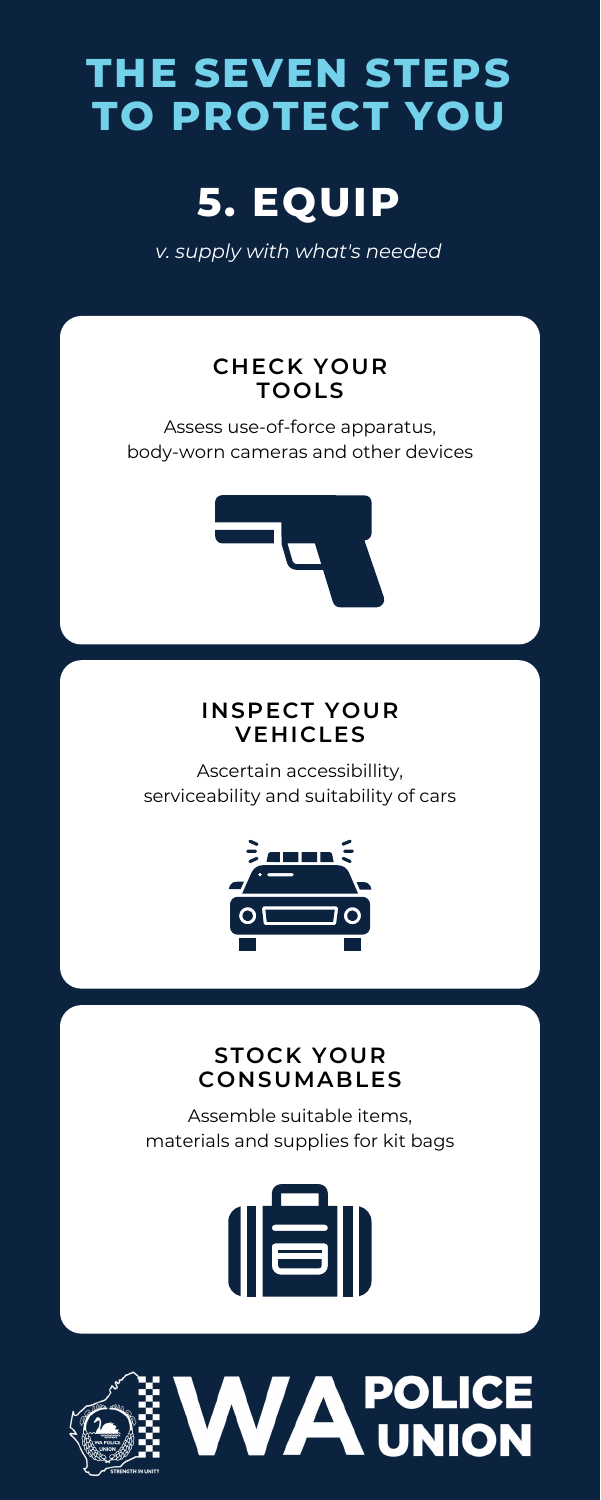## **CONFIRM YOUR PARTNER IS READY FOR DUTY**

Endorse corresponding credentials of work colleague



## **THE SEVEN STEPS TO PROTECT YOU**

# **6. CONNECT**

*v. join, be joined*

## **ESTABLISH YOU'RE READY FOR DUTY**

Ensure personal fulfilment of all criteria



### **REGISTER YOUR TEAM AS AVAILABLE FOR DUTY**

Enrol on Computer Aided Dispatch system